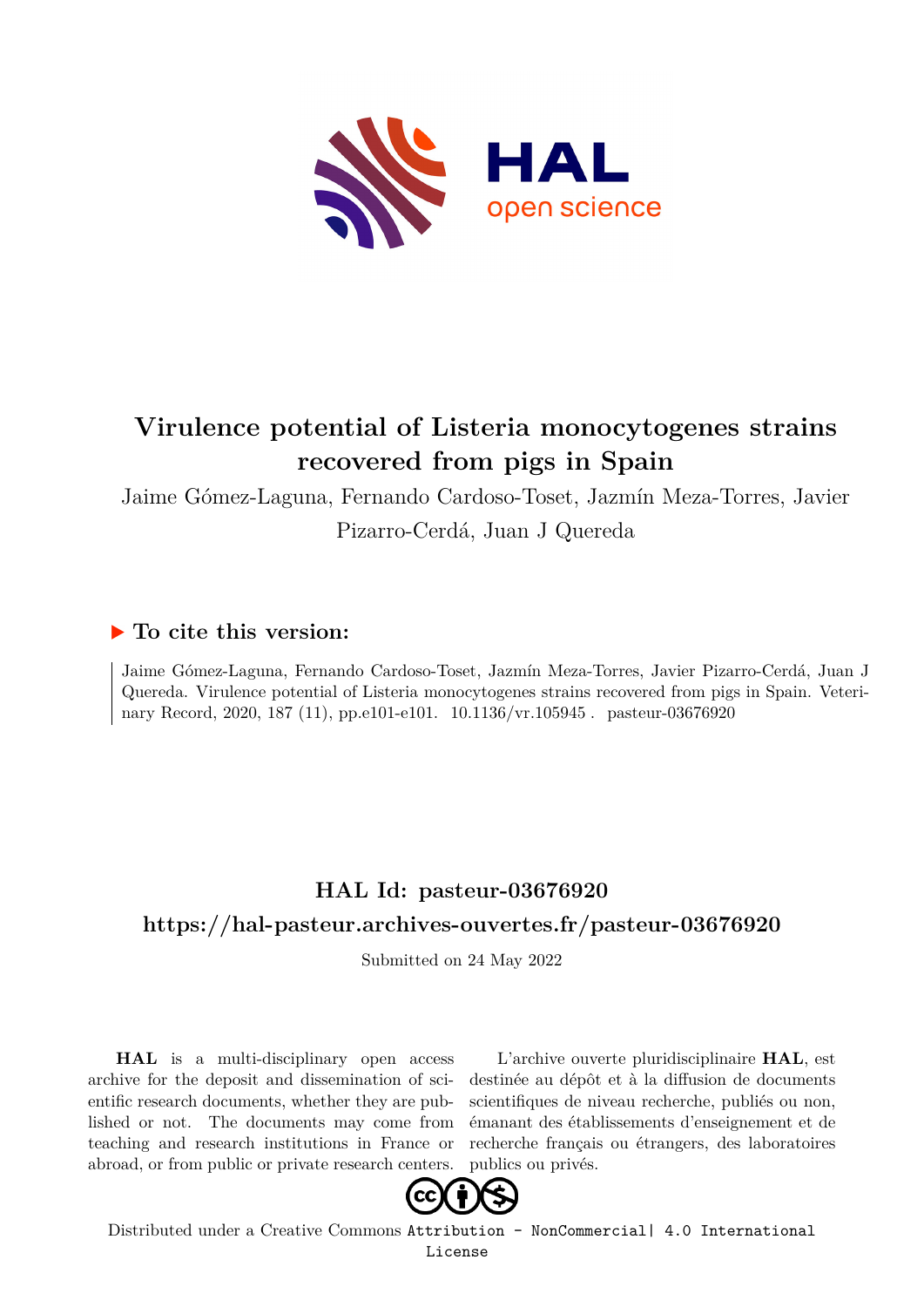| $\mathbf 1$      | Virulence potential of Listeria monocytogenes strains recovered from pigs in Spain                                        |  |  |  |  |  |
|------------------|---------------------------------------------------------------------------------------------------------------------------|--|--|--|--|--|
| $\overline{2}$   |                                                                                                                           |  |  |  |  |  |
| $\mathsf 3$      | Jaime Gómez-Laguna <sup>1</sup> , Fernando Cardoso-Toset <sup>2</sup> , Jazmín Meza-Torres <sup>3</sup> , Javier Pizarro- |  |  |  |  |  |
| $\pmb{4}$        | Cerdá <sup>3,4,5</sup> and Juan J. Quereda <sup>6,*</sup>                                                                 |  |  |  |  |  |
| 5                |                                                                                                                           |  |  |  |  |  |
| 6                | <sup>1</sup> Department of Anatomy and Comparative Pathology, University of Cordoba, International                        |  |  |  |  |  |
| $\overline{7}$   | Excellence Agrifood Campus 'ceiA3', 14014, Córdoba, Spain                                                                 |  |  |  |  |  |
| 8                | <sup>2</sup> CICAP – Food Research Center, 14400, Pozoblanco, Córdoba, Spain                                              |  |  |  |  |  |
| $\boldsymbol{9}$ | <sup>3</sup> Institut Pasteur, Unité de Recherche Yersinia, 75015, Paris, France                                          |  |  |  |  |  |
| 10               | <sup>4</sup> Centre National de Référence 'Peste et autres Yersinioses', 75015, Paris, France                             |  |  |  |  |  |
| 11               | <sup>5</sup> Centre Collaborateur OMS de Référence et Recherche 'Yersinioses', 75015, Paris, France                       |  |  |  |  |  |
| 12               | <sup>6</sup> Departamento Producción y Sanidad Animal, Salud Pública Veterinaria y Ciencia y Tecnología                   |  |  |  |  |  |
| 13               | de los Alimentos. Facultad de Veterinaria. Universidad Cardenal Herrera-CEU, CEU                                          |  |  |  |  |  |
| 14               | Universities. Valencia. Spain                                                                                             |  |  |  |  |  |
| 15               |                                                                                                                           |  |  |  |  |  |
| 16               | *Corresponding autor: E-mail: juan.quereda@uchceu.es (J.J. Quereda)                                                       |  |  |  |  |  |
| 17               | Dpto Producción y Sanidad Animal, Salud Pública Veterinaria y Ciencia y Tecnología de los                                 |  |  |  |  |  |
| 18               | Alimentos. Facultad de Veterinaria. Universidad Cardenal Herrera-CEU, CEU Universities.                                   |  |  |  |  |  |
| 19               | Valencia. Spain. Tel +34961369000 Ext. 66011. Carrer Tirant lo Blanc 7, 46115 Alfara del                                  |  |  |  |  |  |
| 20               | Patriarca, Valencia, Spain.                                                                                               |  |  |  |  |  |

Declarations of interest: none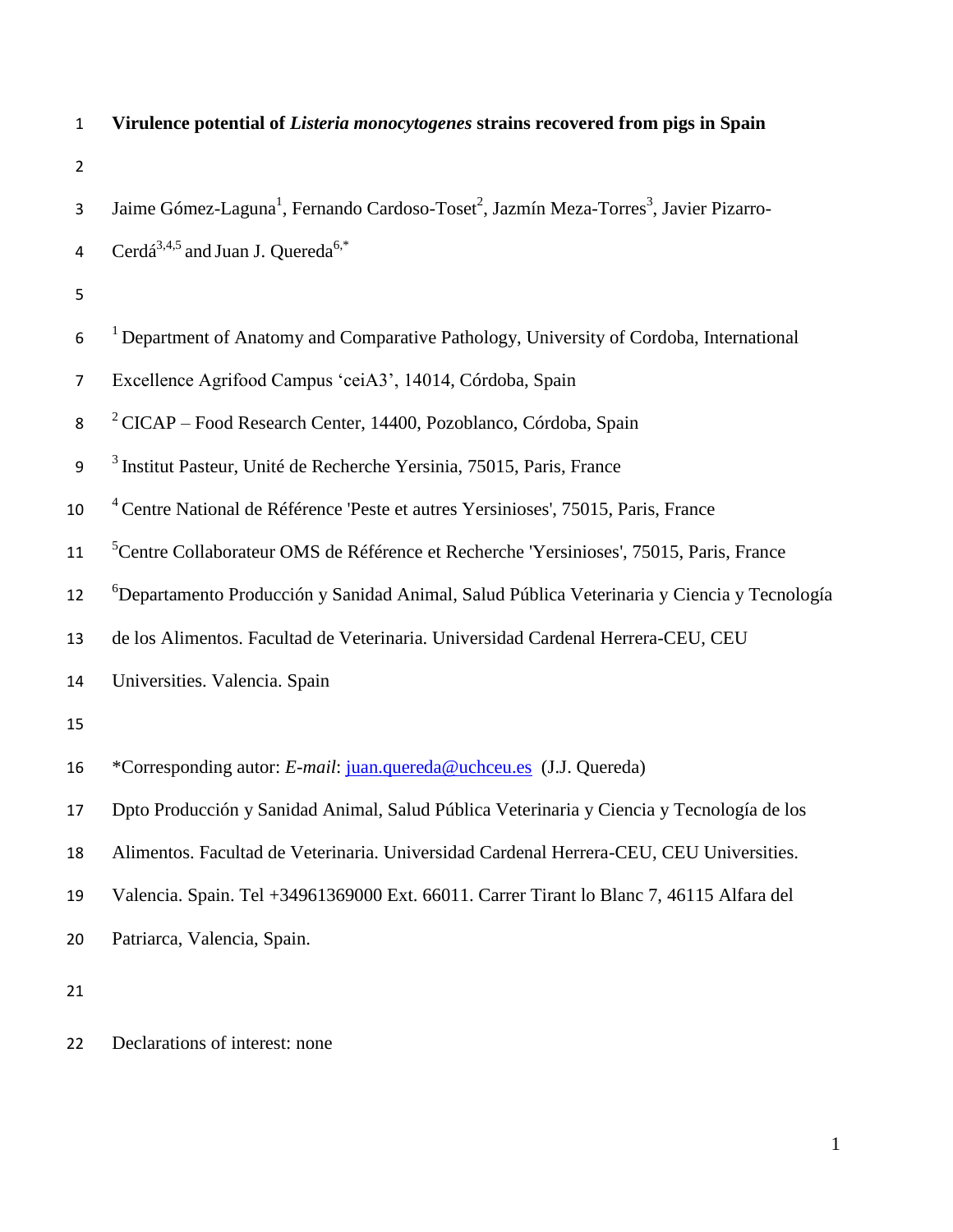#### **Abstract**

 **Background**: *Listeria monocytogenes* is a foodborne bacterial pathogen that causes listeriosis, an infectious disease of animals and humans, with pigs acting as asymptomatic reservoirs. In August 2019 a listeriosis outbreak associated with the consumption of pork meat caused 222 human cases in Spain. Determining the diversity as well as the virulence potential of strains from pig origin is important for public health concerns.

 **Methods**: The behavior of twenty-three *L. monocytogenes* strains recovered from pig tonsils, meat and skin was compared by studying: (1) Internalin A (InlA), Internalin B (InlB), Listeriolysin O (LLO), Actin assembly-inducing protein (ActA) and PrfA expression levels, and (2) invasion and intracellular growth in eukaryotic cells.

 **Results**: Marked differences were found in the expression of the selected virulence factors and the invasion and intracellular replication phenotypes of the *L. monocytogenes* strains. Strains obtained from meat samples and belonging to ST 1/2a did not have InlA anchored to the peptidoglycan. Some strains expressed higher levels of the studied virulence factors and invaded and replicated intracellularly more efficiently than an epidemic *L. monocytogenes* reference strain (F2365).

 **Conclusion**: This study demonstrates the presence of virulent *L. monocytogenes* strains in pigs, with valuable implications in veterinary medicine and food safety.

**Keywords:** isolates; invasion; replication; virulence factor; tonsil; meat.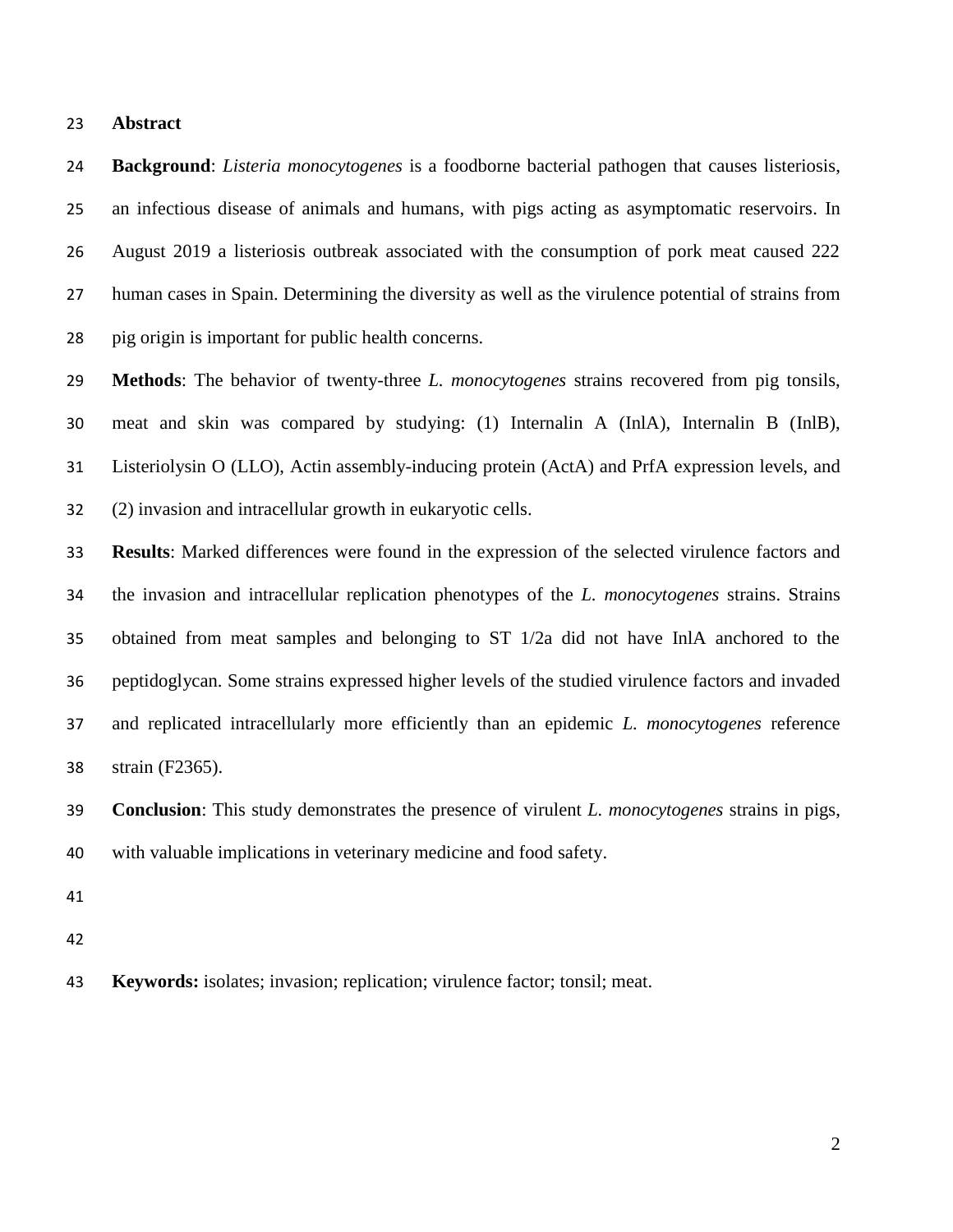#### **Introduction**

 *Listeria monocytogenes* is a Gram-positive facultative intracellular pathogen responsible for listeriosis, a food-borne zoonotic disease of animals and humans that causes gastroenteritis, meningoencephalitis and abortions, with a high mortality rate. *L. monocytogenes* has been isolated worldwide from humans, animals, environmental sources and food sources like meat. Food-producing animals are significant reservoirs in disseminating this bacterium. Although all *L. monocytogenes* strains are currently treated equally for regulatory purposes, some strains are highly virulent and are more often associated with epidemics, while others are less virulent and 52 are infrequently related to epidemics  $(1-3)$ . Particularly, in human listeriosis outbreaks, isolates belonging to the serotype (ST) 4b are overrepresented, with a lower number of cases associated with isolates from the ST 1/2a which is usually associated with food and food-related *L.*  55 monocytogenes isolates <sup>(4, 5)</sup>.

 In 2018, 28 countries reported 2,549 confirmed listeriosis cases in the EU/EEA with more than 58 229 associated deaths <sup>(6)</sup>. In 2017-2018 a listeriosis outbreak related to ready-to-eat processed 59 meat products in South-Africa affected 1,060 human patients, of who 216 died  $(7)$ . More recently, in August 2019 the Regional Health Authorities in Andalusia, Spain, reported a listeriosis outbreak associated with the consumption of pork meat which caused 222 confirmed cases with 62 3 deaths, 6 miscarriages and one travel-related case in France  $(8)$ . Therefore, from a public health point of view, it is essential to evaluate the virulence potential of strains that colonize food- producing animals, since differences in virulence between *L. monocytogenes* strains may 65 influence infection and clinical outcome  $(1, 9)$ .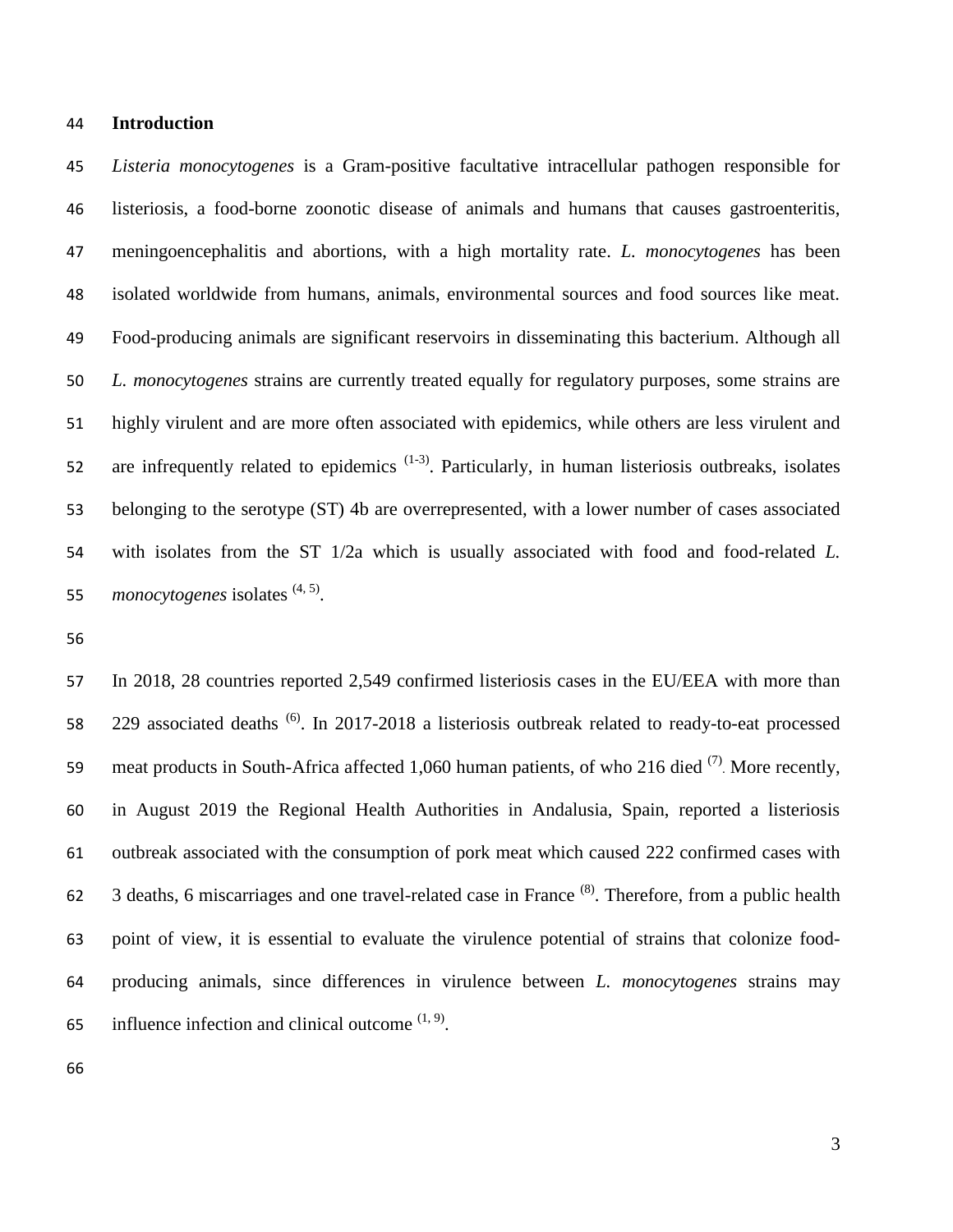*L. monocytogenes* possess several virulence factors which, after ingestion of contaminated food, play a significant role in the cellular internalisation, vacuolar escape, and cell-to-cell spread. The major bacterial virulence factors for the successive steps of the cell infectious process are the surface proteins Internalin (Inl) A (InlA) and InlB for the internalisation process, the pore- forming toxin Listeriolysin O (LLO) for the escape from the vacuole and the Actin assembly- inducing protein (ActA) for the actin-based intracellular motility. PrfA is the major 73 transcriptional regulator of virulence genes (reviewed in  $(5)$ ). Importantly, during the last decades, the majority of *L. monocytogenes* studies in bacterial pathogenesis compared three major 75 laboratory strains: EGD, EGD-e, and 10403S, all of them belonging to the ST  $1/2a^{(10-14)}$ . Major 76 listeriosis epidemics have been preferentially associated with *L. monocytogenes* of ST 4b<sup>(4, 15)</sup>. Moreover, concerns about the adequacy of laboratory-adapted reference strains for the study of field isolates pathogenesis have risen from 1) the plasticity of bacterial genomes which enables bacteria to rapidly adapt to *in vitro* conditions; and 2) the continuous sub-culturing of bacteria 80 which may lead to the loss of important pathogenic characteristics  $(16)$ .

 *L. monocytogenes* is a ubiquitous bacterium that has been previously isolated along the pork 83 production chain either from environmental or animal samples  $(17, 18)$ . The pork production sector has been hit hard by a series of *L. monocytogenes*-related food poisoning outbreaks, and many studies have determined the serotypes or PCR serogroups most commonly found in pig slaughterhouses (19, 20) . However, no studies are evaluating the potential of *L. monocytogenes* isolates from pig origin to express virulence factors, invade and grow intracellularly in human cells. We thus decided to study the variability in the expression of InlA, InlB, LLO, ActA and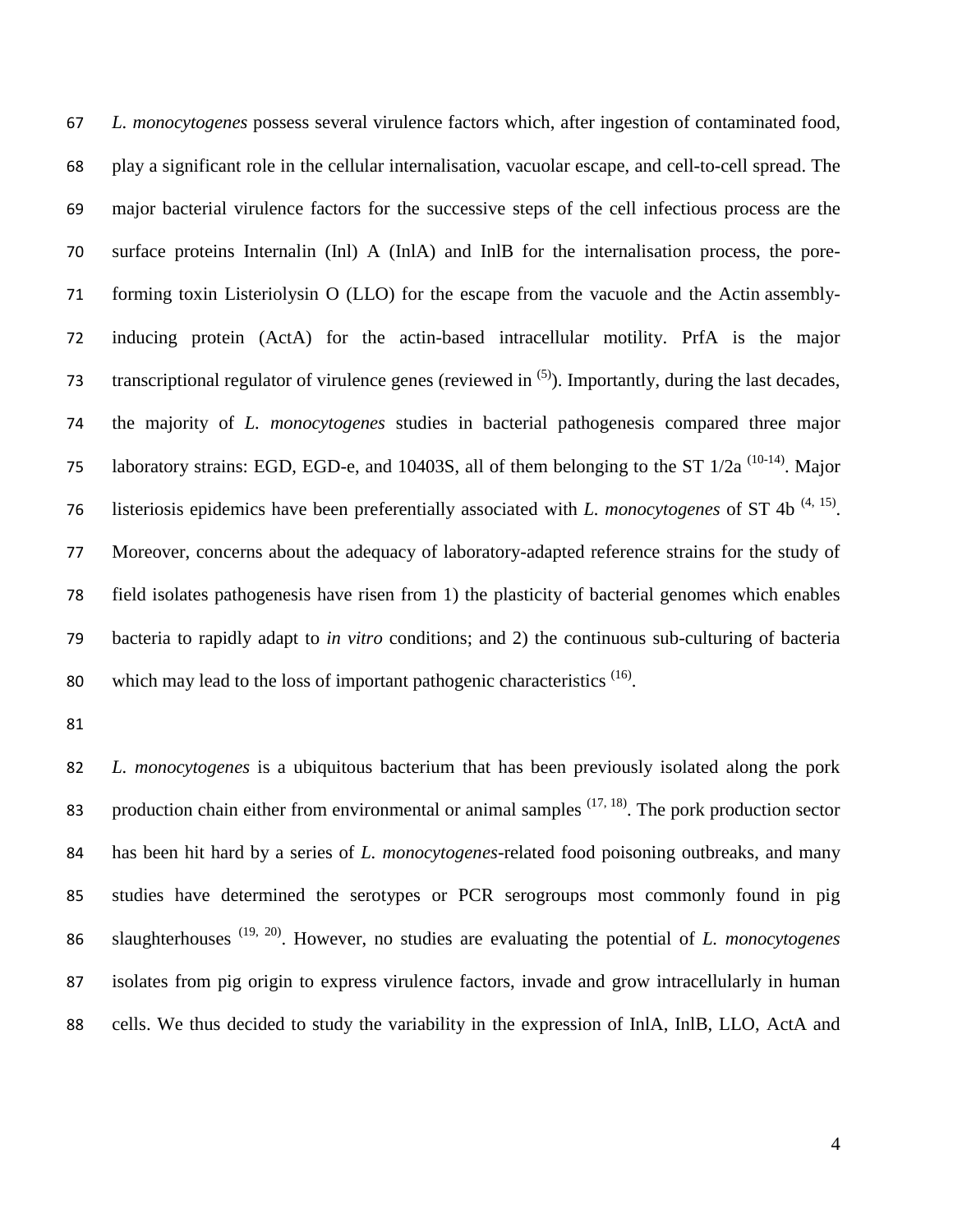| 89 | PrfA in twenty-three L. <i>monocytogenes</i> strains of different $ST(1/2a$ and 4b) recovered from pig |
|----|--------------------------------------------------------------------------------------------------------|
| 90 | tonsils, meat and skin in Spain as well as their phenotype during human host cell infections.          |

#### **Material and methods**

#### *Ethics approval statement*

 This experiment and all animal procedures were performed according to the guidelines of the European Union (Directive 2010/63/EU). As the data used in this study were part of the routine slaughterhouse activity no ethical committee approval was needed.

*Bacterial strains and eukaryotic cell lines*

 The *L. monocytogenes* strains from pigs used in this study were selected from a previous study (21) . The origin of the bacterial isolates and their ST are listed in Table 1. The *L. monocytogenes* strain F2365 (ST 4b) responsible for the 1985 California listeriosis outbreak associated to 102 contaminated cheese and characterised in recent studies  $(11, 12, 22, 23)$  was used as a reference strain (24) . The *L. monocytogenes* strains were grown overnight in brain heart infusion (BHI). The epithelial cell line JEG-3 (ATCC HTB-36), commonly used in *L. monocytogenes* studies (12, 25) was propagated in Dulbecco's modified Eagle medium (DMEM) supplemented with 10 % foetal bovine serum (FBS).

*Western blot analysis*

109 Bacteria grown overnight in BHI to stationary phase in shaking conditions at 37 °C were pelleted and re-dissolved in 1 ml of PBS and complete protease inhibitor and lysed by sonication. For cell wall protein analysis, subcellular fractions containing protoplasts and peptidoglycan associated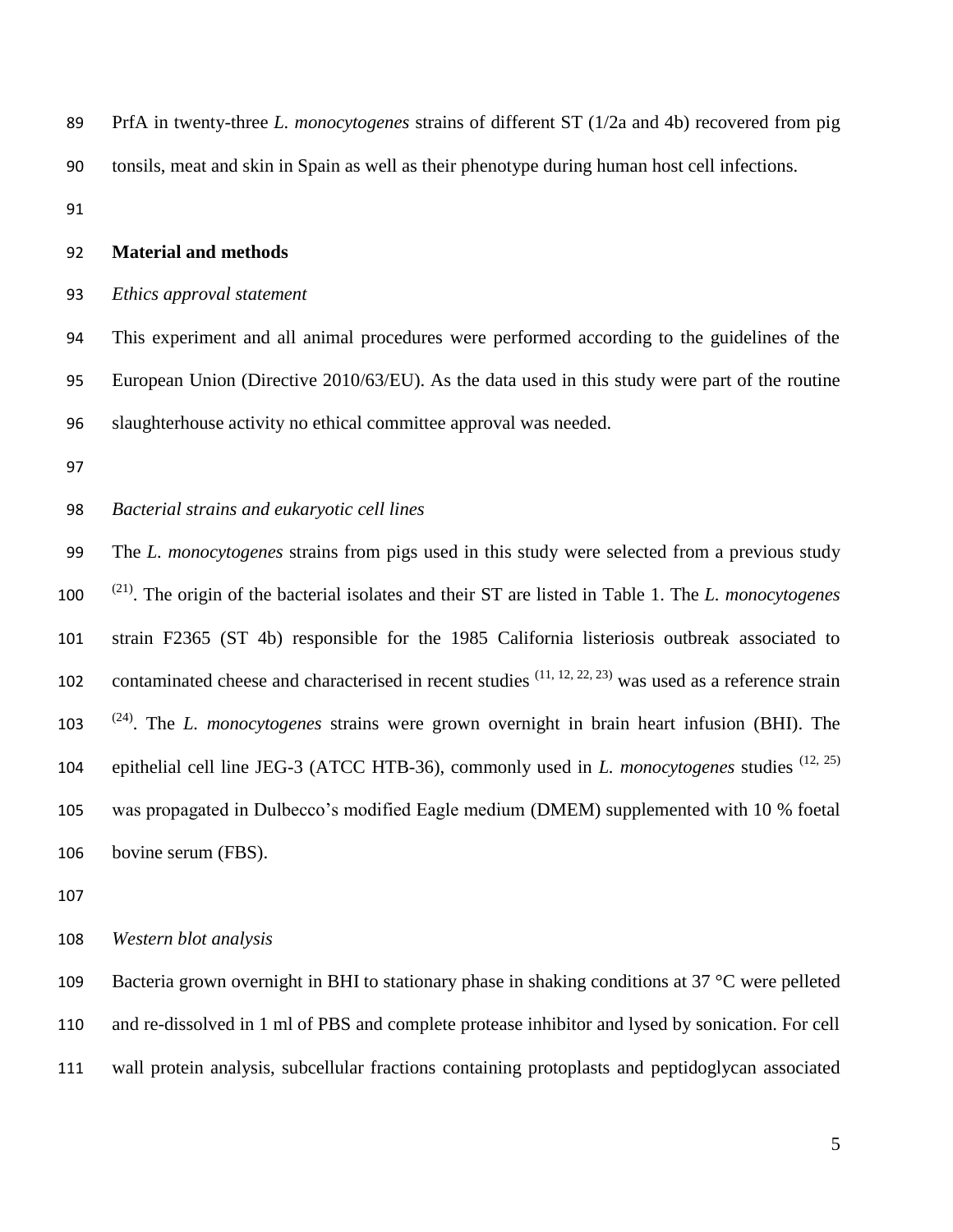112 proteins were obtained by mutanolysin treatment as previously described  $(25, 26)$ . Extracts were adjusted to load the same number of bacteria of all strains. Load control was performed using the BioRad stain-free imaging technology (proteins are made fluorescent directly in the gel with a short photoactivation, allowing the immediate visualisation of proteins). A volume of protoplasts (5μl) and the cell wall fraction (2μl) was analysed by SDS-PAGE followed by Western blot 117 using standard protocols for membrane blocking and antibody incubation  $(27)$ . The following 118 primary antibodies were used: mouse monoclonal anti-InlA (dilution 1:1000)  $^{(28)}$ , rabbit 119 polyclonal anti-InlB R25 (dilution 1:10000)<sup>(27)</sup>, rabbit polyclonal anti-LLO R176 (dilution 120 1:20000)<sup>(29)</sup>, rabbit polyclonal anti-ActA R32 (dilution 1:1000)<sup>(30)</sup>, and rabbit polyclonal antibody raised against PrfA R78 (dilution 1:1000) (Covalab UK Ltd, United Kingdom). HRP- conjugated antibodies (AbCys S.A., France) were used as secondary antibodies (dilution 1:8000). Proteins were revealed using Pierce ECL 2 Western Blotting Substrate (Thermo Fisher, USA).

*Spectrophotometric growth analysis*

 The kinetics of *L. monocytogenes* strains grown in BHI was recorded using an automated 96- 128 well plate reader (Sunrise Tecan, Switzerland) to measure  $OD_{600}$ .

*Infection of eukaryotic cell lines and determination of invasion and proliferation rates*

 Cell infections were performed by using gentamicin protection assays as previously described  $(23)$ . Briefly, JEG-3 cell suspensions were seeded in 96-well tissue culture plates and grown for 24 h in an antibiotic-free medium. On the day of infection, cells were then incubated with the bacteria at a multiplicity of infection of 5 for 1 h at 37°C. Following this incubation, the cells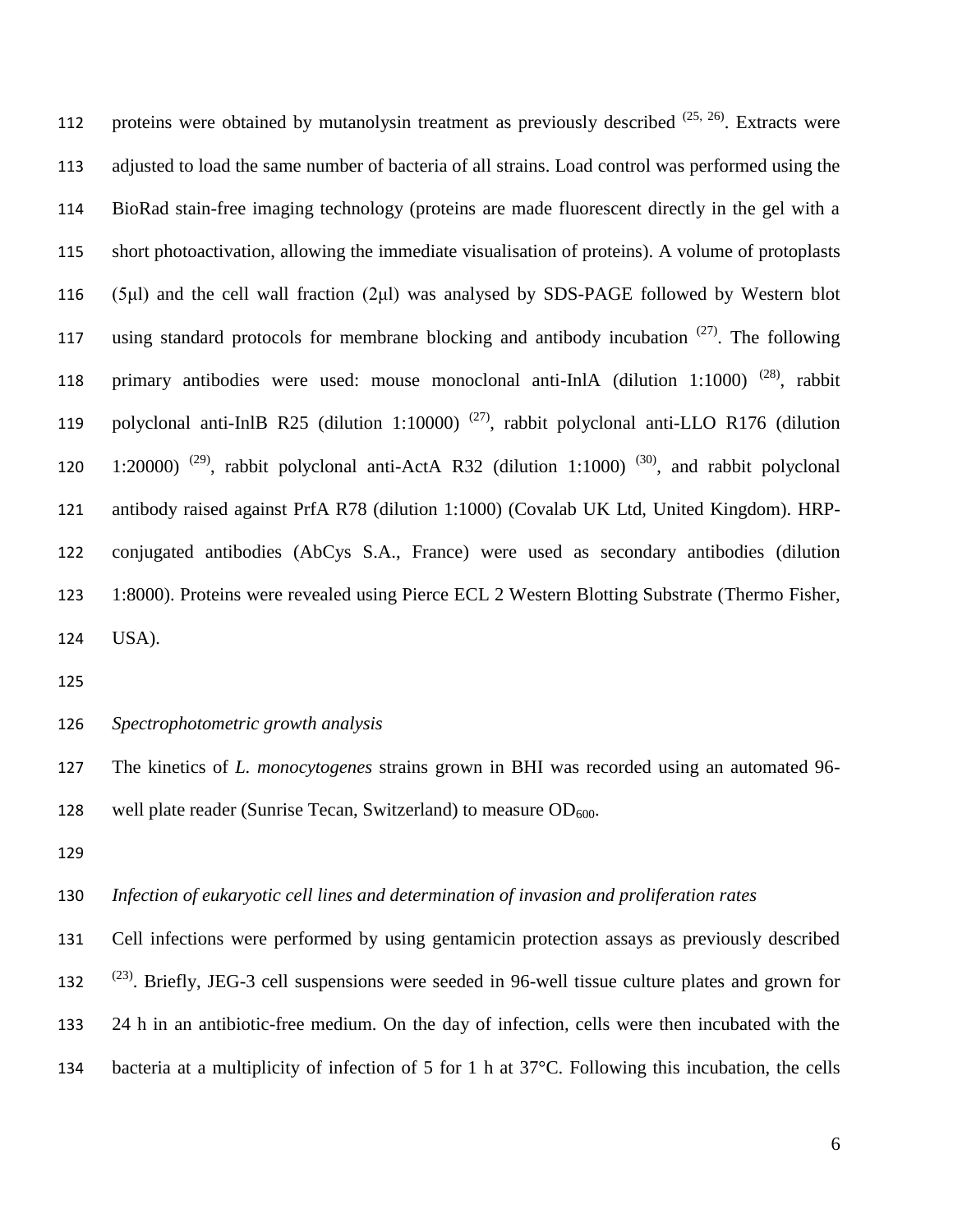were washed, and extracellular bacteria were neutralized by adding complete medium containing 40 μg/ml of gentamicin. At 1 h 30 min or 5 h post-infection, cells were washed with PBS and finally lysed and the number of viable intracellular *L. monocytogenes* was calculated. *In vitro* invasion rates were calculated as the number of viable intracellular bacteria counted at 1 h 30 min post-infection. Intracellular replication was determined as the number of viable intracellular bacteria counted at 5 h post-infection (hpi). The index of proliferation was calculated by dividing the number of viable intracellular bacteria at 5 h by the number of viable intracellular bacteria obtained at 1 h 30 min. These experiments employed 6 technical replicates per bacterial strain and were repeated three times with independent clones of each of the strains.

#### *Statistical analysis*

 The values were evaluated for approximate normality of distribution by the D'Agostino & Pearson omnibus normality test (GraphPad Prism v7.0, USA). Since data regarding growth kinetics, invasion and proliferation rates of *L. monocytogenes* strains followed a normal distribution, comparison between groups was assessed by ANOVA test followed by Fisher's LSD test (GraphPad Prism v8.0, USA). Differences with a *P*<0.05 were considered to be statistically significant.

#### **Results**

#### **InlA, InlB, LLO, ActA and PrfA expression levels in** *L. monocytogenes* **strains**

 Twenty-three *L. monocytogenes* strains isolated from pigs of ST 1/2a and 4b were selected for characterisation of the expression of major virulence factors based on their origin, sample source and serotype (21) . The *L. monocytogenes* strain F2365 (ST 4b) associated with a Mexican-style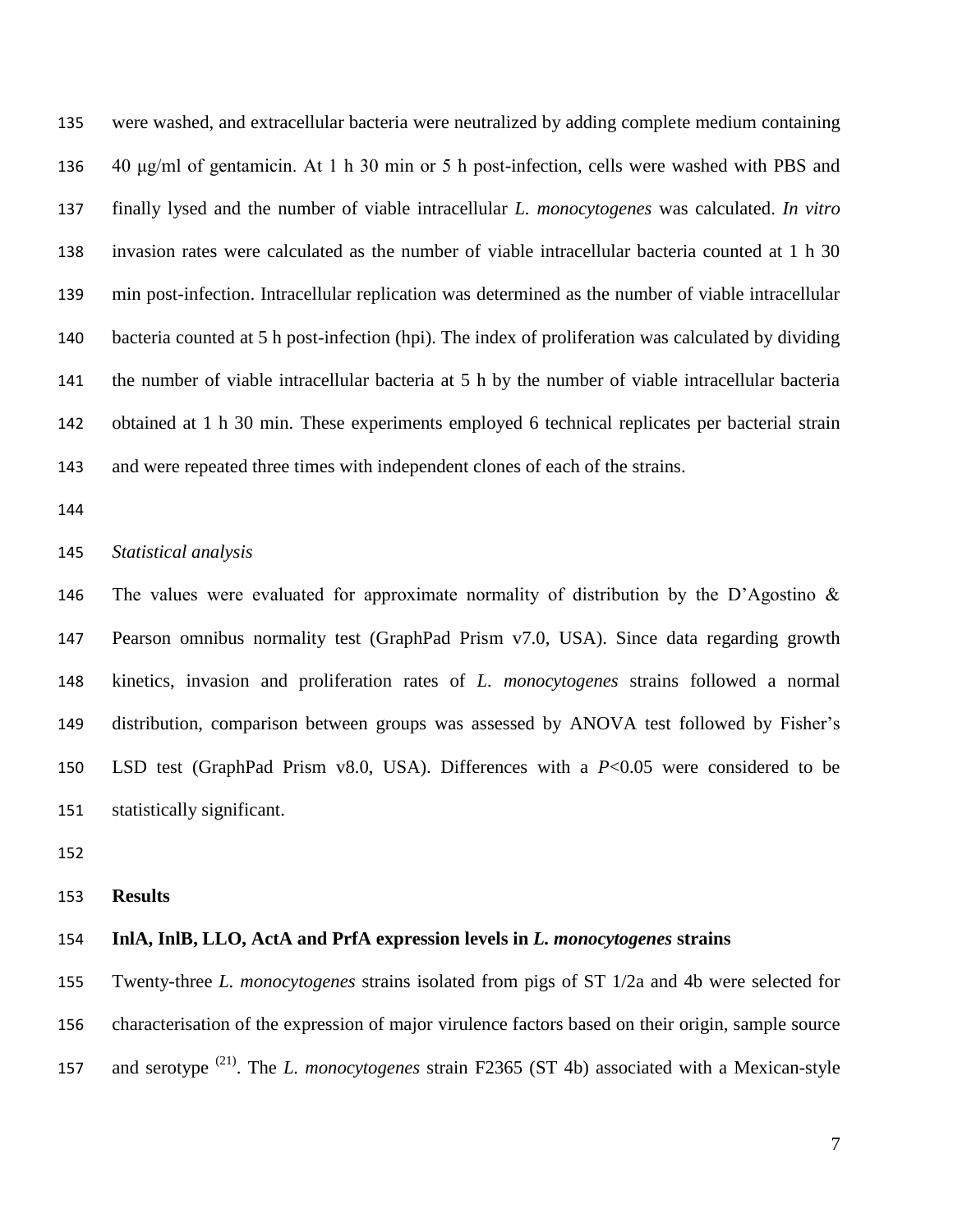cheese listeriosis outbreak (142 human cases, 48 deaths) was included as an epidemic reference 159 strain for comparison  $(11, 12, 22-24)$ . Marked differences were found at the protein level for InlA, InlB, LLO and ActA among the strains (Figure 1 and Supplementary Figure 1). Conversely, PrfA levels were quite homogenous across *L. monocytogenes* strains, suggesting that the differences in the expression level of the analysed virulence factors are not due to differential amounts of this transcriptional regulator (Figure 1 and Supplementary Figure 1). No pattern in terms of InlA, InlB, LLO, ActA or PrfA expression profiles could be found to differentiate *L. monocytogenes* 1/2a and 4b strains. Interestingly, three strains (G6C6, G8C13, G10C14) obtained from meat samples and belonging to ST 1/2a did not have InlA anchored to the peptidoglycan (Figure 1 and Supplementary Figure 1). However, this finding was not observed in other ST 1/2a strains. As previously reported, InlB was not detected in *L. monocytogenes* 169 F2365 due to a nonsense mutation in  $inIB$ <sup>(12, 31)</sup> (Figure 1 and Supplementary Figure 1). According to our findings, no clear correlation could be found between the protein levels of the virulence factors analysed: for example, the strains G3T6 and G3T7 displayed high levels of LLO and InlA whilst the strains G8T7 and G10T1 presented high levels of LLO but low levels of InlA. Another example is given by the strain G8T4 which displays low levels of LLO and ActA and the strain G3T7 which showed high levels of LLO but low levels of ActA. The distinctive InlA, InlB, LLO, ActA and PrfA profiles of each *L. monocytogenes* strain are summarised in Table 1.

### **Invasion and intracellular replication of** *L. monocytogenes* **strains in eukaryotic cells**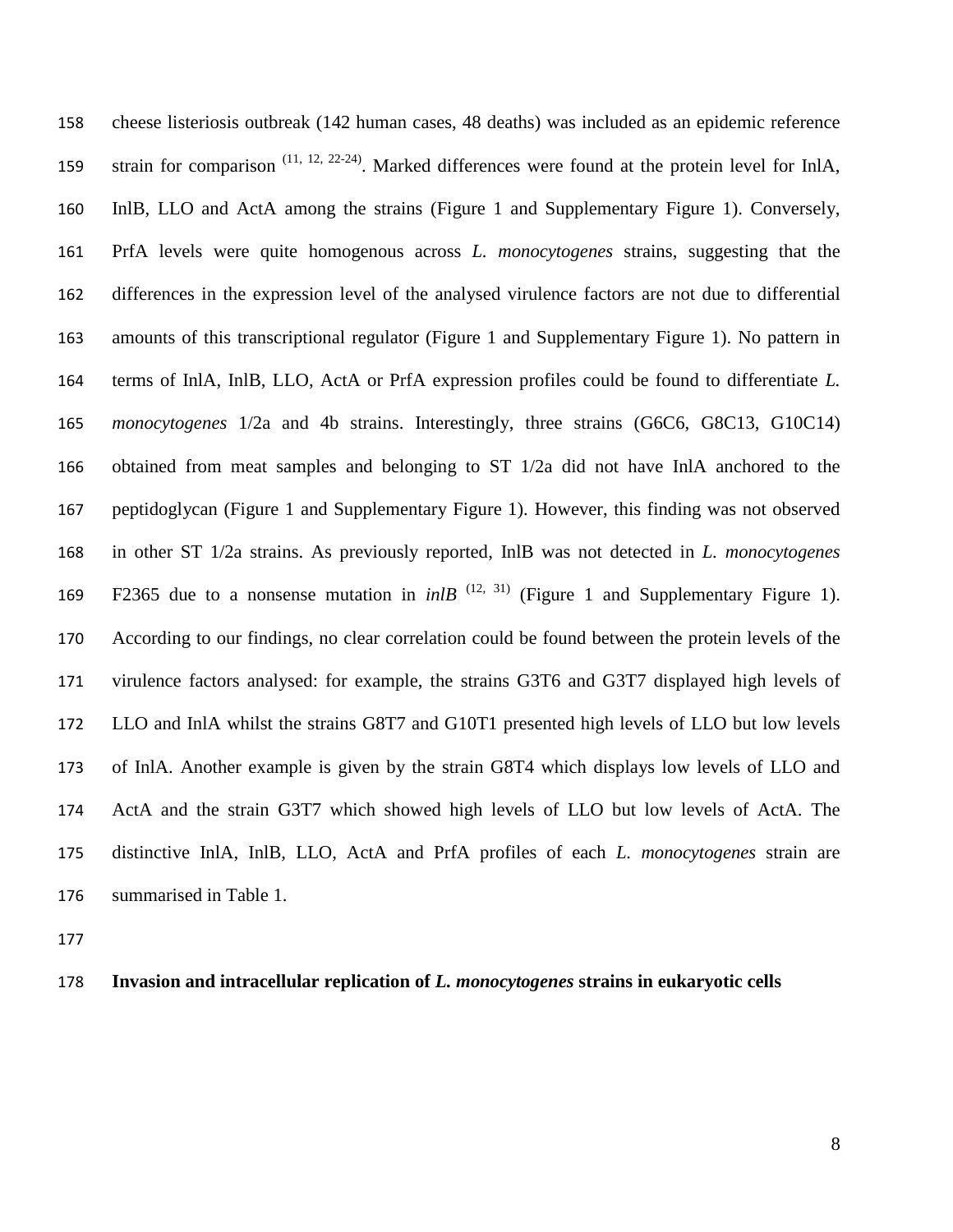All the *L. monocytogenes* strains from this study demonstrated similar growth characteristics in BHI (Figure 2A). The strain F2365 grew slower than other *L. monocytogenes* strains as previously reported (24) (Figure 2A).

 To evaluate the ability of the *L. monocytogenes* strains to invade and replicate within eukaryotic cells, gentamicin assays in JEG-3 cells were performed. Eight different *L. monocytogenes* strains (4 strains of ST 1/2a and 4 strains of ST 4b) were selected based on their distinctive InlA, InlB, LLO and ActA profiles (Table 1). The strains G5T14 (ST 1/2a), G8T7 (ST 4b), G10T1 (ST4b) 187 and G10T14 (ST 1/2a) were significantly more invasive than the F2365 strain (ST 4b) ( $p$ <0.05) (Figure 2B). Accordingly to the absence of InlA in the cell wall, the strains G6C6 (ST 1/2a) and G10C14 (ST 1/2a) were less invasive than the rest of strains and the F2365 strain (p<0.05) (Figure 2B). Regarding intracellular proliferation, the strains G3T6 (ST 4b), G3T7 (ST 4b), G5T14 (ST 1/2a), G6C6 (ST 1/2a) and G10C14 (ST 1/2a) replicated more efficiently than the epidemic F2365 strain (ST 4b) (p<0.05) (Figure 2C and 2D). Although the strains G6C6 and G10C14 entered less efficiently in JEG-3 cells due to the absence of InlA in the cell wall, their index of proliferation within cells was similar to other strains demonstrating the normal activity of the virulence factors involved in the intracellular lifestyle (e.g. LLO and ActA) (Figure 2B- 2D). No specific pattern in terms of invasion or intracellular replication profiles could be found to differentiate *L. monocytogenes* 1/2a and 4b strains; however, as mentioned above, *L. monocytogenes* strains isolated from meat samples were less invasive but proliferated equally (or more) than those coming from other sampling sources. Altogether, these results show the existence in pigs of a diverse population of *L. monocytogenes* strains in terms of eukaryotic cell invasion and intracellular replication abilities, revealing the presence of strains (e.g. G5T14) that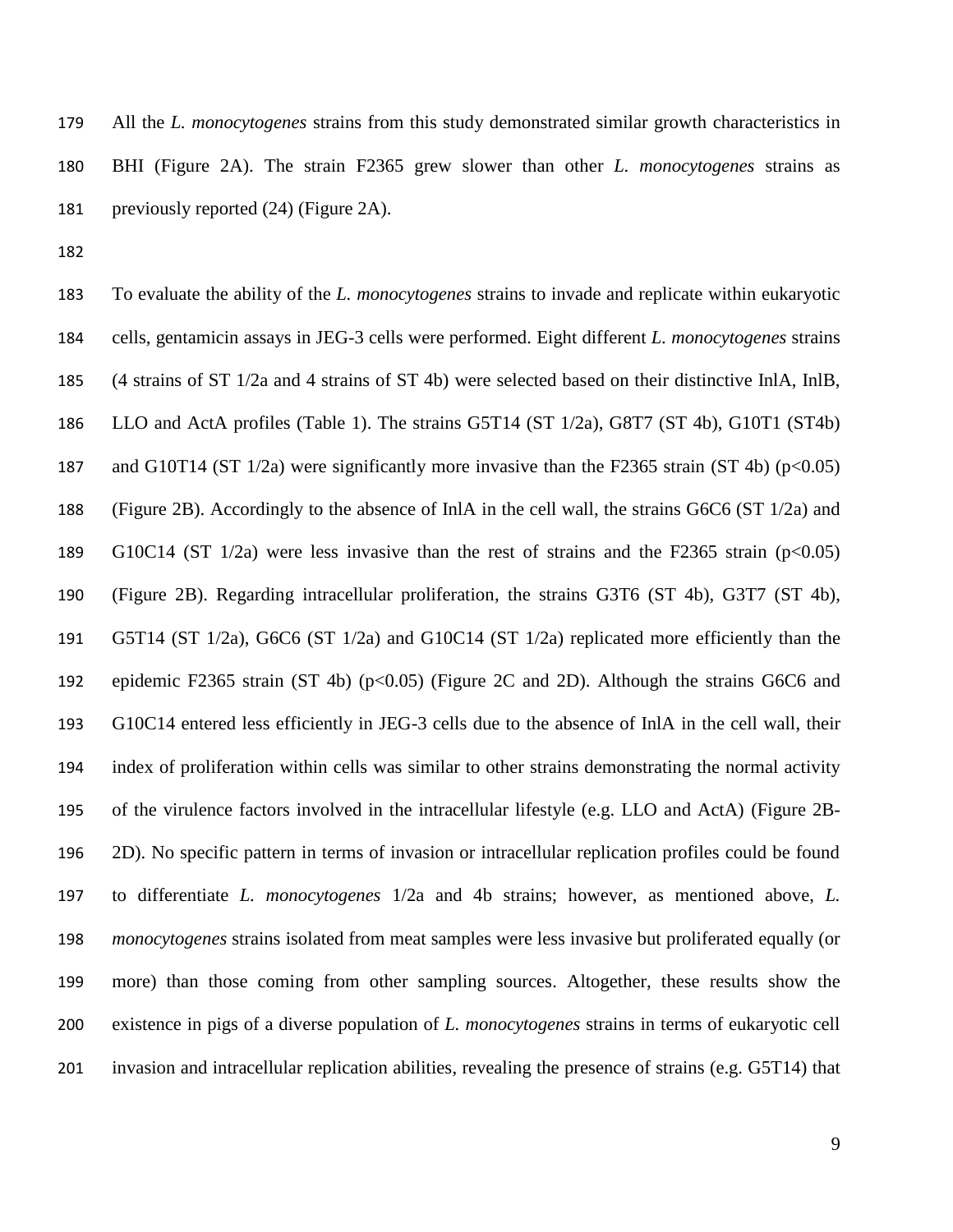invade and replicate intracellularly more efficiently than a *L. monocytogenes* strain that was able to cause an outbreak (F2365).

#### **Discussion**

 *L. monocytogenes* strains present in pigs can be transferred to food processing environments, and thus contaminate food and it is, therefore, important to evaluate the virulence of these strains. Importantly, not all *L. monocytogenes* strains are equally virulent, some strains are highly virulent and are more often associated with epidemics, while others are less virulent and are 210 infrequently related to epidemics  $(1-3)$ . Previous studies have shown that Lineage I (or serotype 4b) occurs more frequently among clinical isolates than lineage II (or serotypes 1/2b, 1/2a and 212 1/2c), relative to the frequency of these categories in food <sup>(4)</sup>. Besides intrinsic *L. monocytogenes*  virulence other extrinsic factors play equally an important role in listeriosis outbreaks, such as individual susceptibility, food category, good hygiene practices and good manufacturing 215 practices, and persistence into the environment or biofilm formation among others  $(32)$ . Understanding virulence aspects of *L. monocytogenes* in animals and food supply chains can help regulators and operators to design more effective microbial surveillance and prevention 218 strategies<sup>(1)</sup>. In this sense, more strict control measures, such as lower limit of bacterial load in food could be implemented when especially virulent *L. monocytogenes* strains are identified. In the present study, we addressed the issue of the general virulence potential of *L. monocytogenes* strains from pig samples in Spain.

 Major foodborne listeriosis epidemics have been preferentially associated with *L. monocytogenes* 224 of ST 4b<sup> $(4, 15)$ </sup>. However, during the last decades, the majority of *L. monocytogenes* studies in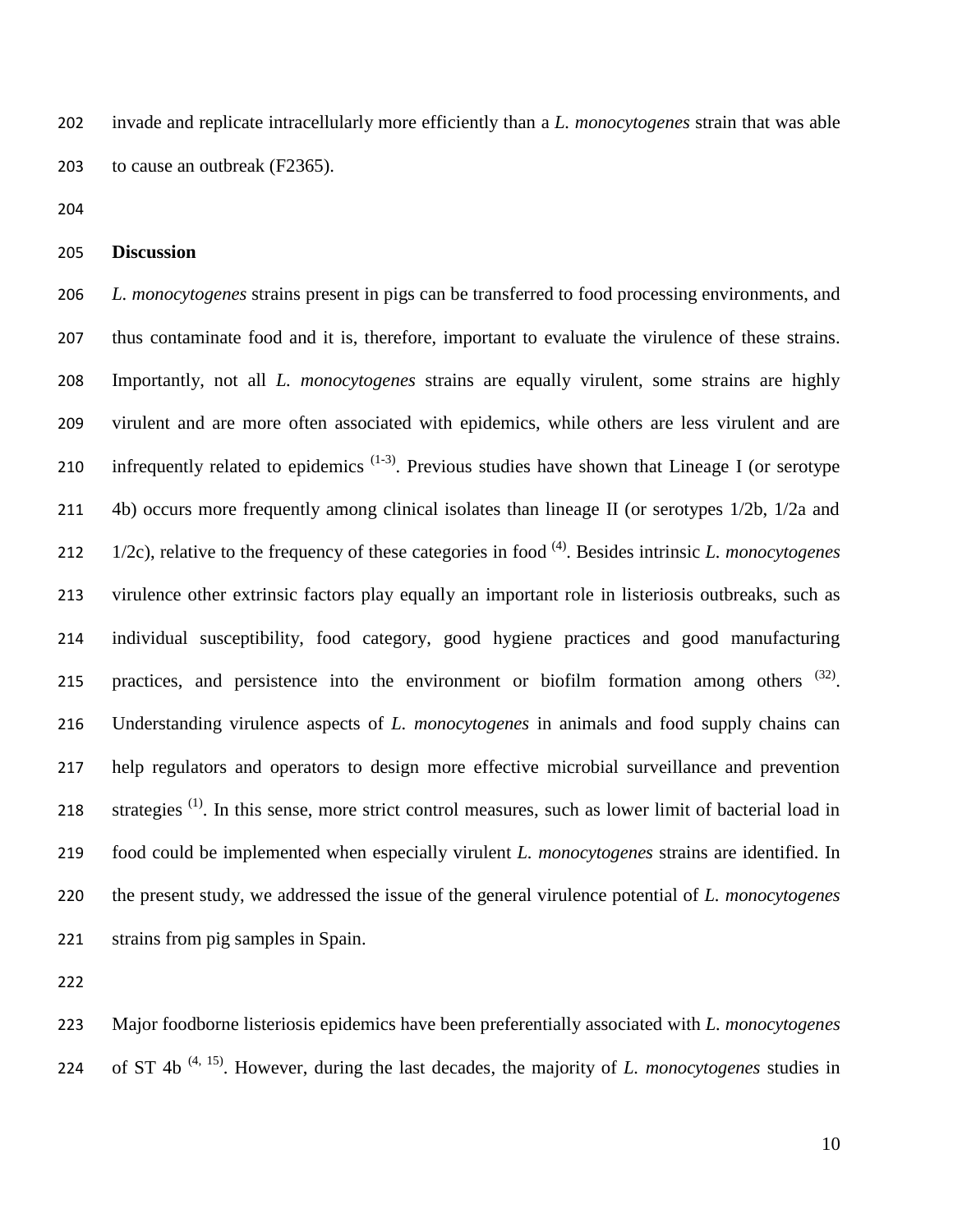host-pathogen interactions have compared three major laboratory strains: EGD, EGD-e, and 226 10403S all of them belonging to the same ST  $(1/2a)$   $(10-14)$ . Besides, the occurrence of different strains of *L. monocytogenes* in reported cases of listeriosis together with the recovery of diverse 228 isolates from the food industry environment  $(18, 21, 33)$  highlights the necessity of evaluating the phenotypic diversity of *L. monocytogenes* isolates from food-producing animals. Here, using molecular and cell biology techniques, a high diversity was found regarding the expression of *L. monocytogenes* virulence factors in isolates from pigs in Spain. No specific pattern in terms of virulence factor expression, invasion or intracellular replication profiles could be observed in our study to distinguish *L. monocytogenes* 1/2a and 4b food isolates.

 The strains G6C6, G8C13, G10C14 obtained from pig meat samples did not have InlA anchored to the peptidoglycan and consequently were less invasive than the rest of strains and the F2365 strain (Figure 1, Figure 2B and Supplementary Figure 1). Several mutations causing premature stop codons have been reported for the gene *inlA*  $^{(34, 35)}$ . These premature stop codons cause loss 239 of anchorage of InlA to the peptidoglycan and invasion attenuation  $(36)$ . Premature stop codons in the *inlA* gene are more frequent in food isolates ( $\approx$ 30%) than in human clinical isolates ( $\lt$ 2%)<sup>(37-</sup> . Accordingly, in our study, the strains without InlA anchored to the cell wall were those strains isolated from meat samples (G6C6, G8C13, G10C14) but not those strains from the tonsils or the skin.

 Although internalisation has been previously associated to be mediated by InlA, InlB, LLO and 246 ActA  $(5, 25, 40, 41)$ , here we have demonstrated that the strain G3T6 possessing an 247 InlA<sup>high</sup>InlB<sup>high</sup>LLO<sup>high</sup>ActA<sup>med</sup>PrfA<sup>high</sup> profile invaded less efficiently than the G5T14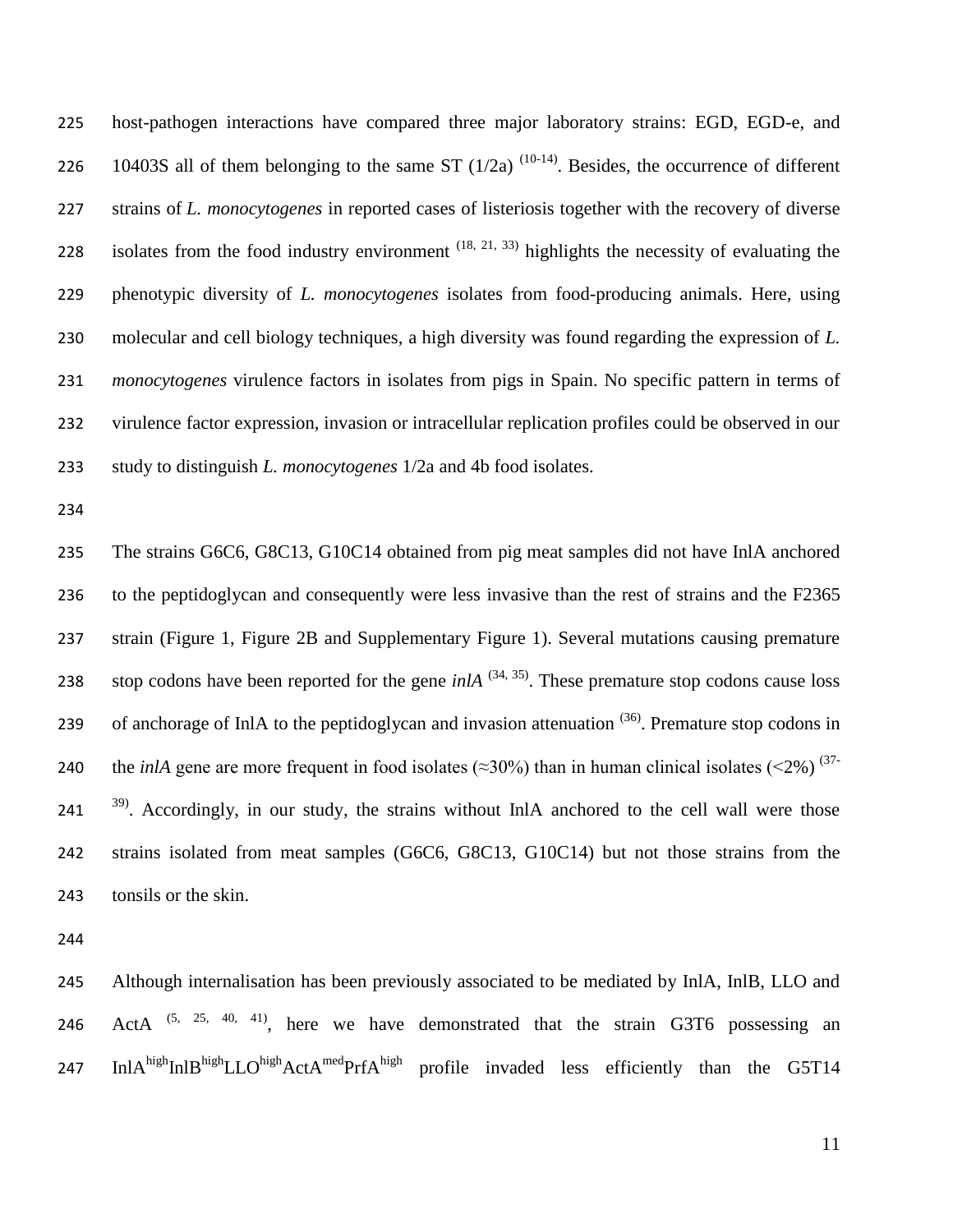248 (InlA<sup>med</sup>InlB<sup>high</sup>LLO<sup>low</sup>ActA<sup>low</sup>PrfA<sup>low</sup>), G8T7 (InlA<sup>low</sup>InlB<sup>high</sup>LLO<sup>high</sup>ActA<sup>med</sup>PrfA<sup>med</sup>), G10T1 249 (InlA<sup>low</sup>InlB<sup>high</sup>LLO<sup>high</sup>ActA<sup>high</sup>PrfA<sup>med</sup>) and G10T14 (InlA<sup>low</sup>InlB<sup>high</sup>LLO<sup>med</sup>ActA<sup>high</sup>PrfA<sup>med</sup>) strains. These results suggest that invasion could be also mediated by the activity of additional 251 virulence factors (i.e. the invasin LPXTG surface protein  $\text{L}$ mo1413)<sup>(35)</sup> and the interaction of all of these factors simultaneously. Recent studies regarding bacterial population genomics have harnessed the biodiversity of *L. monocytogenes* and uncovered multiple new putative virulence  $\cdot$  factors  $(4, 42)$ . These discoveries will be helpful for further pathogenesis, diagnostic, phylogenetic and functional research studies.

 Regarding intracellular proliferation, we showed that the intracellular CFU numbers of the epidemic strain F2365 at 5 hpi were lower than for other pig strains which suggest that one or more of the 20 mutations resulting in premature stop codons of this F2365 strain could play a 260 fundamental role in its intracellular lifestyle  $(31)$ . Interestingly, the strain G8T7 which expresses high levels of LLO and moderate levels of ActA proliferated less intracellularly than the strain G5T14 which showed low protein levels of LLO and ActA. These results point out that, as previously described for the invasion process, more virulence factors besides the classical ones (i.e. LLO and ActA) could play an important role during intracellular proliferation. Even though 265 the meat pool strains G6C6 and G10C14 invaded eukaryotic cells less efficiently due to the lack of InlA in the cell wall, they proliferated intracellularly similar to other strains used in the present study or even more than the epidemic strain F2365. This is important because: 1) a *L. monocytogenes* clinical isolate expressing a truncated form of InlA was responsible for a case of 269 septicemia  $(39)$ ; and 2) the strain F2365 responsible for the 1985 California listeriosis outbreak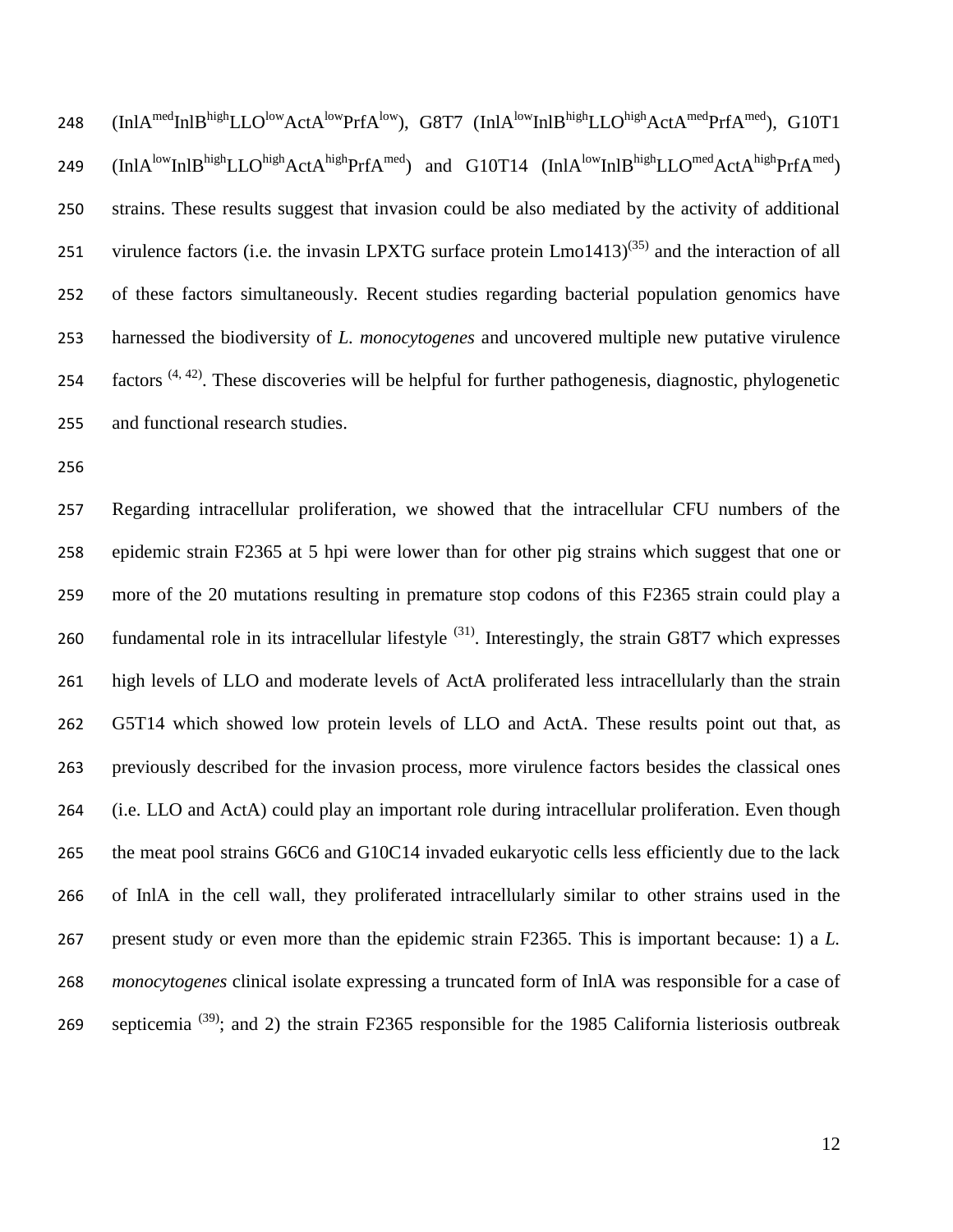also lacked one of the main virulence factors involved in entry (due to a nonsense mutation in *inlB*), but caused one of the largest epidemics of listeriosis (142 human cases, 48 deaths)  $(22, 24)$ .

 Other studies have also compared the ability of *L. monocytogenes* strains from different origins (human isolate, cow faeces, ground pork and cheese; and frozen whole eggs, cheeses, egg, ice cream, milk and frozen yolk, respectively) to invade cells, revealing widely different levels of 276 invasion among the tested strains<sup>(43)</sup>. However, other studies that analysed *L. monocytogenes* 277 strains from sausages, fish processing plants and a human clinical case  $(9)$  did not find differences among strains' ability to proliferate intracellularly, since all the tested *L. monocytogenes* strains presented identical intracellular growth rates in Caco-2 cells. It is now apparent that the restricted use of the most frequently used laboratory *L. monocytogenes* strains has masked the existence of 281 this high diversity of isolates.

 The virulence potential of *L. monocytogenes* strains recovered from pigs and their related food products is unknown. As far as we know, this is the first report documenting the virulence characteristics of *L. monocytogenes* recovered from pigs in Spain. Our analysis of twenty-three *L. monocytogenes* strains recovered from pig tonsils, meat and skin establishes the existence of a diverse population of *L. monocytogenes* in terms of virulence factors expression, eukaryotic cell invasion, and intracellular replication abilities. No specific pattern in terms of virulence factor expression, invasion or intracellular replication profiles could be found to differentiate *L. monocytogenes* 1/2a and 4b strains or from different sources, beyond the lower invasion for strains isolated from meat samples. Moreover, these results show the existence of some strains from pigs that invade and replicate intracellularly more efficiently than an epidemic *L.*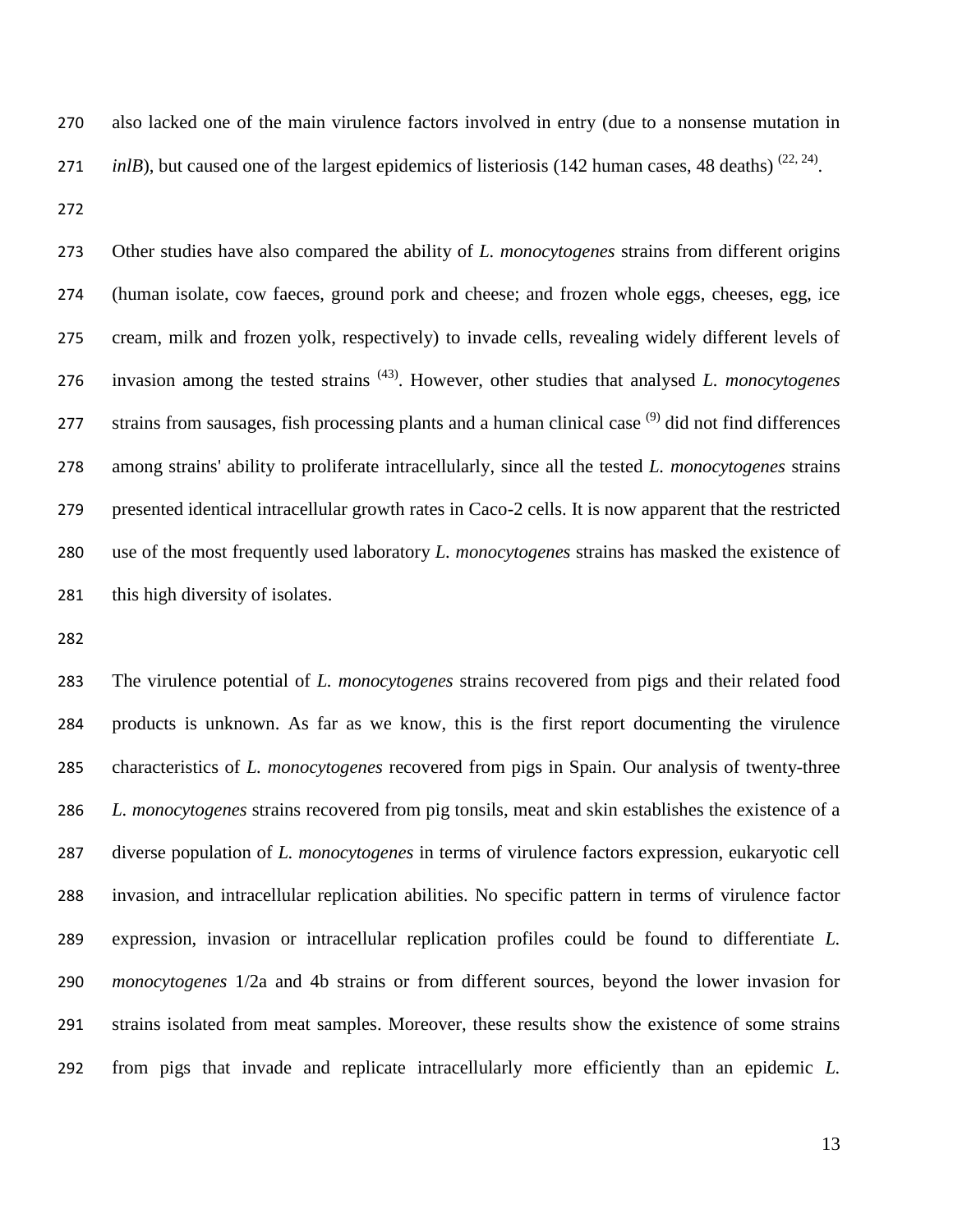*monocytogenes* strain (F2365). These results have valuable implications in terms of veterinary medicine and food safety, since they highlight the importance of determining *L. monocytogenes* virulence to accordingly implement rigorous control measures and point out the necessity of identifying all the virulence factors involved in *L. monocytogenes* pathogenesis.

## **Funding and competing interest statement**

This study was supported by the Agency for Innovation and Development of Andalucía (IDEA;

project references 351504/550859), by the University of Córdoba Research Program (Spain), by

the Andalusian FEDER Operational Funding Program, by Generalitat Valenciana (Project

reference GV/2018/A/183) and by the Spanish Ministry of Science and Innovation (Project

reference PID2019-110764RA-I00). Gómez-Laguna J. is supported by a "Ramón y Cajal"

contract of the Spanish Ministry of Economy and Competitiveness (RYC-2014-16735). Quereda

J.J. is supported by a "Ramón y Cajal" contract of the Spanish Ministry of Science, Innovation

and Universities (RYC-2018-024985-I). The funding bodies had no role in the design of the

study and collection, analysis, and interpretation of data and in writing the manuscript.

The authors have no conflict of interest to declare.

## **References**

1. Smith A, Hearn J, Taylor C, Wheelhouse N, Kaczmarek M, Moorhouse E, et al. Listeria

 monocytogenes isolates from ready to eat plant produce are diverse and have virulence potential. Int J Food Microbiol. 2019;299:23-32.

 2. Fravalo P, Cherifi T, Neira Feliciano KD, Letellier A, Fairbrother JH, Bekal S. Characterisation of InlA truncation in Listeria monocytogenes isolates from farm animals and human cases in the province of Quebec. Vet Rec Open. 2017;4(1):e000199.

 3. Velge P, Roche SM. Variability of Listeria monocytogenes virulence: a result of the evolution between saprophytism and virulence? Future Microbiol. 2010;5(12):1799-821.

 4. Maury MM, Tsai YH, Charlier C, Touchon M, Chenal-Francisque V, Leclercq A, et al. Uncovering Listeria monocytogenes hypervirulence by harnessing its biodiversity. Nat Genet. 2016;48(3):308-13.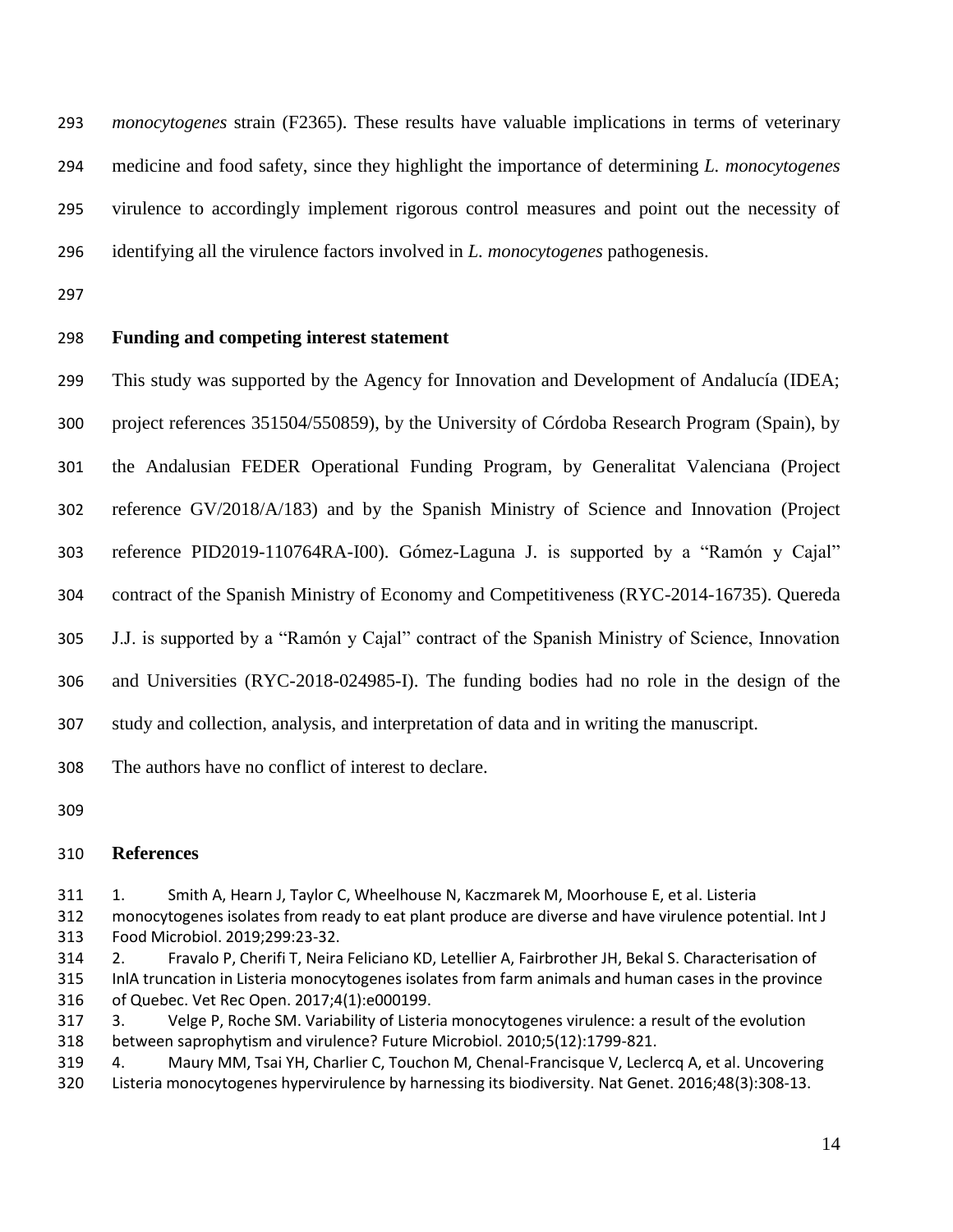5. Cossart P. Illuminating the landscape of host-pathogen interactions with the bacterium Listeria monocytogenes. Proc Natl Acad Sci U S A. 2011;108(49):19484-91.

6. EFSA., ECDC. The European Union One Health 2018 Zoonoses Report. EFSA Journal. 2019;17(12).

 7. Republic-of-South-Africa. [http://www.nicd.ac.za/wp-content/uploads/2018/07/Listeriosis-](http://www.nicd.ac.za/wp-content/uploads/2018/07/Listeriosis-outbreak-situation-report-_26July2018_fordistribution.pdf)325 outbreak-situation-report- 26July2018 fordistribution.pdf. 2018.

8. WHO. [https://www.who.int/csr/don/16-september-2019-listeriosis-spain/en/.](https://www.who.int/csr/don/16-september-2019-listeriosis-spain/en/) 2019.

 9. Jensen A, Thomsen LE, Jorgensen RL, Larsen MH, Roldgaard BB, Christensen BB, et al. Processing plant persistent strains of Listeria monocytogenes appear to have a lower virulence potential than clinical strains in selected virulence models. Int J Food Microbiol. 2008;123(3):254-61.

 10. Becavin C, Bouchier C, Lechat P, Archambaud C, Creno S, Gouin E, et al. Comparison of widely used Listeria monocytogenes strains EGD, 10403S, and EGD-e highlights genomic variations underlying differences in pathogenicity. MBio. 2014;5(2):e00969-14.

 11. Quereda JJ, Dussurget O, Nahori MA, Ghozlane A, Volant S, Dillies MA, et al. Bacteriocin from epidemic Listeria strains alters the host intestinal microbiota to favor infection. Proc Natl Acad Sci U S A. 2016;113(20):5706-11.

12. Quereda JJ, Andersson C, Cossart P, Johansson J, Pizarro-Cerda J. Role in virulence of

 phospholipases, listeriolysin O and listeriolysin S from epidemic Listeria monocytogenes using the chicken embryo infection model. Vet Res. 2018;49(1):13.

 13. Freitag NE, Rong L, Portnoy DA. Regulation of the prfA transcriptional activator of Listeria monocytogenes: multiple promoter elements contribute to intracellular growth and cell-to-cell spread. Infect Immun. 1993;61(6):2537-44.

 14. Garner MR, James KE, Callahan MC, Wiedmann M, Boor KJ. Exposure to salt and organic acids increases the ability of Listeria monocytogenes to invade Caco-2 cells but decreases its ability to survive gastric stress. Appl Environ Microbiol. 2006;72(8):5384-95.

 15. Jeffers GT, Bruce JL, McDonough PL, Scarlett J, Boor KJ, Wiedmann M. Comparative genetic characterization of Listeria monocytogenes isolates from human and animal listeriosis cases. Microbiology. 2001;147(Pt 5):1095-104.

 16. Fux CA, Shirtliff M, Stoodley P, Costerton JW. Can laboratory reference strains mirror "real-world" pathogenesis? Trends Microbiol. 2005;13(2):58-63.

 17. Giovannacci I, Ragimbeau C, Queguiner S, Salvat G, Vendeuvre JL, Carlier V, et al. Listeria monocytogenes in pork slaughtering and cutting plants. Use of RAPD, PFGE and PCR-REA for tracing and molecular epidemiology. Int J Food Microbiol. 1999;53(2-3):127-40.

 18. Meloni D, Piras F, Mureddu A, Fois F, Consolati SG, Lamon S, et al. Listeria monocytogenes in five Sardinian swine slaughterhouses: prevalence, serotype, and genotype characterization. J Food Prot. 2013;76(11):1863-7.

 19. Felix B, Feurer C, Maillet A, Guillier L, Boscher E, Kerouanton A, et al. Population Genetic Structure of Listeria monocytogenes Strains Isolated From the Pig and Pork Production Chain in France. Front Microbiol. 2018;9:684.

 20. Ortiz S, Lopez-Alonso V, Rodriguez P, Martinez-Suarez JV. The Connection between Persistent, Disinfectant-Resistant Listeria monocytogenes Strains from Two Geographically Separate Iberian Pork Processing Plants: Evidence from Comparative Genome Analysis. Appl Environ Microbiol.

2016;82(1):308-17.

 21. Morales-Partera AM, Cardoso-TosetaI F, Luque I, Astorga RJ, Maldonado A, Herrera-León S, et al. Prevalence and diversity of Salmonella spp., Campylobacter spp., and Listeria monocytogenes in two free-range pig slaughterhouses. Food Control. 2018;92:208-15.

 22. Quereda JJ, Rodriguez-Gomez IM, Meza-Torres J, Gomez-Laguna J, Nahori MA, Dussurget O, et al. Reassessing the role of internalin B in Listeria monocytogenes virulence using the epidemic strain F2365. Clin Microbiol Infect. 2019;25(2):252 e1- e4.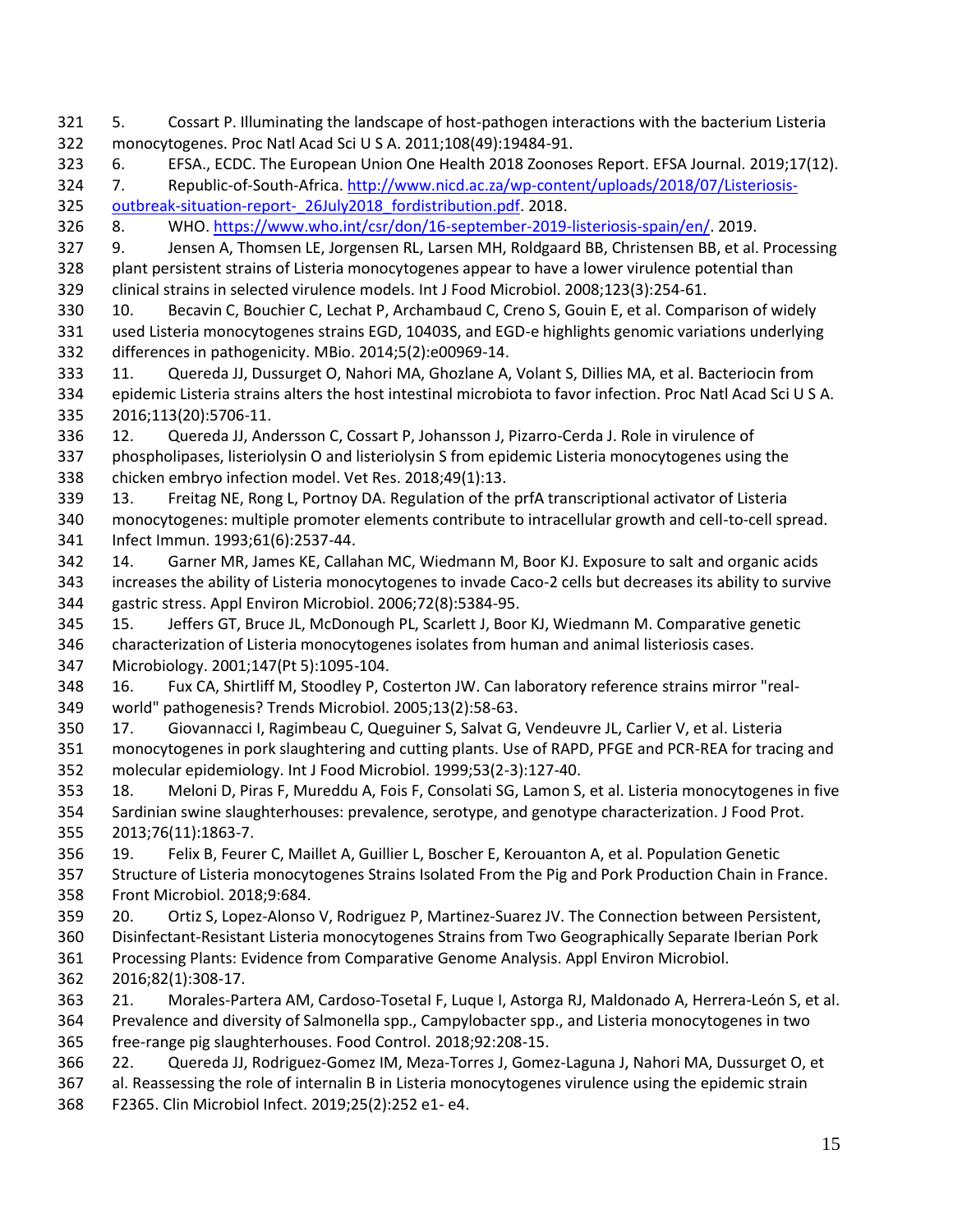23. Quereda JJ, Nahori MA, Meza-Torres J, Sachse M, Titos-Jimenez P, Gomez-Laguna J, et al.

 Listeriolysin S Is a Streptolysin S-Like Virulence Factor That Targets Exclusively Prokaryotic Cells In Vivo. MBio. 2017;8(2).

 24. Linnan MJ, Mascola L, Lou XD, Goulet V, May S, Salminen C, et al. Epidemic listeriosis associated with Mexican-style cheese. N Engl J Med. 1988;319(13):823-8.

25. Garcia-del Portillo F, Calvo E, D'Orazio V, Pucciarelli MG. Association of ActA to peptidoglycan

# revealed by cell wall proteomics of intracellular Listeria monocytogenes. J Biol Chem.

2011;286(40):34675-89.

 26. Mariscotti JF, Quereda JJ, Pucciarelli MG. Contribution of sortase A to the regulation of Listeria monocytogenes LPXTG surface proteins. Int Microbiol. 2012;15(1):43-51.

 27. Impens F, Rolhion N, Radoshevich L, Becavin C, Duval M, Mellin J, et al. N-terminomics identifies Prli42 as a membrane miniprotein conserved in Firmicutes and critical for stressosome activation in

Listeria monocytogenes. Nat Microbiol. 2017;2:17005.

 28. Mengaud J, Lecuit M, Lebrun M, Nato F, Mazie JC, Cossart P. Antibodies to the leucine-rich repeat region of internalin block entry of Listeria monocytogenes into cells expressing E-cadherin. Infect Immun. 1996;64(12):5430-3.

 29. Samba-Louaka A, Pereira JM, Nahori MA, Villiers V, Deriano L, Hamon MA, et al. Listeria monocytogenes dampens the DNA damage response. PLoS Pathog. 2014;10(10):e1004470.

 30. Steffen P, Schafer DA, David V, Gouin E, Cooper JA, Cossart P. Listeria monocytogenes ActA protein interacts with phosphatidylinositol 4,5-bisphosphate in vitro. Cell Motil Cytoskeleton. 2000;45(1):58-66.

 31. Nightingale KK, Milillo SR, Ivy RA, Ho AJ, Oliver HF, Wiedmann M. Listeria monocytogenes F2365 carries several authentic mutations potentially leading to truncated gene products, including inlB, and demonstrates atypical phenotypic characteristics. J Food Prot. 2007;70(2):482-8.

 32. Farber JM, Ross WH, Harwig J. Health risk assessment of Listeria monocytogenes in Canada. Int J Food Microbiol. 1996;30(1-2):145-56.

 33. Allam M, Tau N, Smouse SL, Mtshali PS, Mnyameni F, Khumalo ZTH, et al. Whole-Genome Sequences of Listeria monocytogenes Sequence Type 6 Isolates Associated with a Large Foodborne Outbreak in South Africa, 2017 to 2018. Genome Announc. 2018;6(25).

 34. Van Stelten A, Nightingale KK. Development and implementation of a multiplex single- nucleotide polymorphism genotyping assay for detection of virulence-attenuating mutations in the Listeria monocytogenes virulence-associated gene inlA. Appl Environ Microbiol. 2008;74(23):7365-75.

35. Mariscotti JF, Quereda JJ, Garcia-Del Portillo F, Pucciarelli MG. The Listeria monocytogenes

 LPXTG surface protein Lmo1413 is an invasin with capacity to bind mucin. Int J Med Microbiol. 2014;304(3-4):393-404.

 36. Nightingale KK, Ivy RA, Ho AJ, Fortes ED, Njaa BL, Peters RM, et al. inlA premature stop codons are common among Listeria monocytogenes isolates from foods and yield virulence-attenuated strains that confer protection against fully virulent strains. Appl Environ Microbiol. 2008;74(21):6570-83.

 37. Jacquet C, Doumith M, Gordon JI, Martin PM, Cossart P, Lecuit M. A molecular marker for evaluating the pathogenic potential of foodborne Listeria monocytogenes. J Infect Dis.

2004;189(11):2094-100.

 38. Nightingale KK, Windham K, Martin KE, Yeung M, Wiedmann M. Select Listeria monocytogenes subtypes commonly found in foods carry distinct nonsense mutations in inlA, leading to expression of

 truncated and secreted internalin A, and are associated with a reduced invasion phenotype for human intestinal epithelial cells. Appl Environ Microbiol. 2005;71(12):8764-72.

 39. Jonquieres R, Bierne H, Mengaud J, Cossart P. The inlA gene of Listeria monocytogenes LO28 harbors a nonsense mutation resulting in release of internalin. Infect Immun. 1998;66(7):3420-2.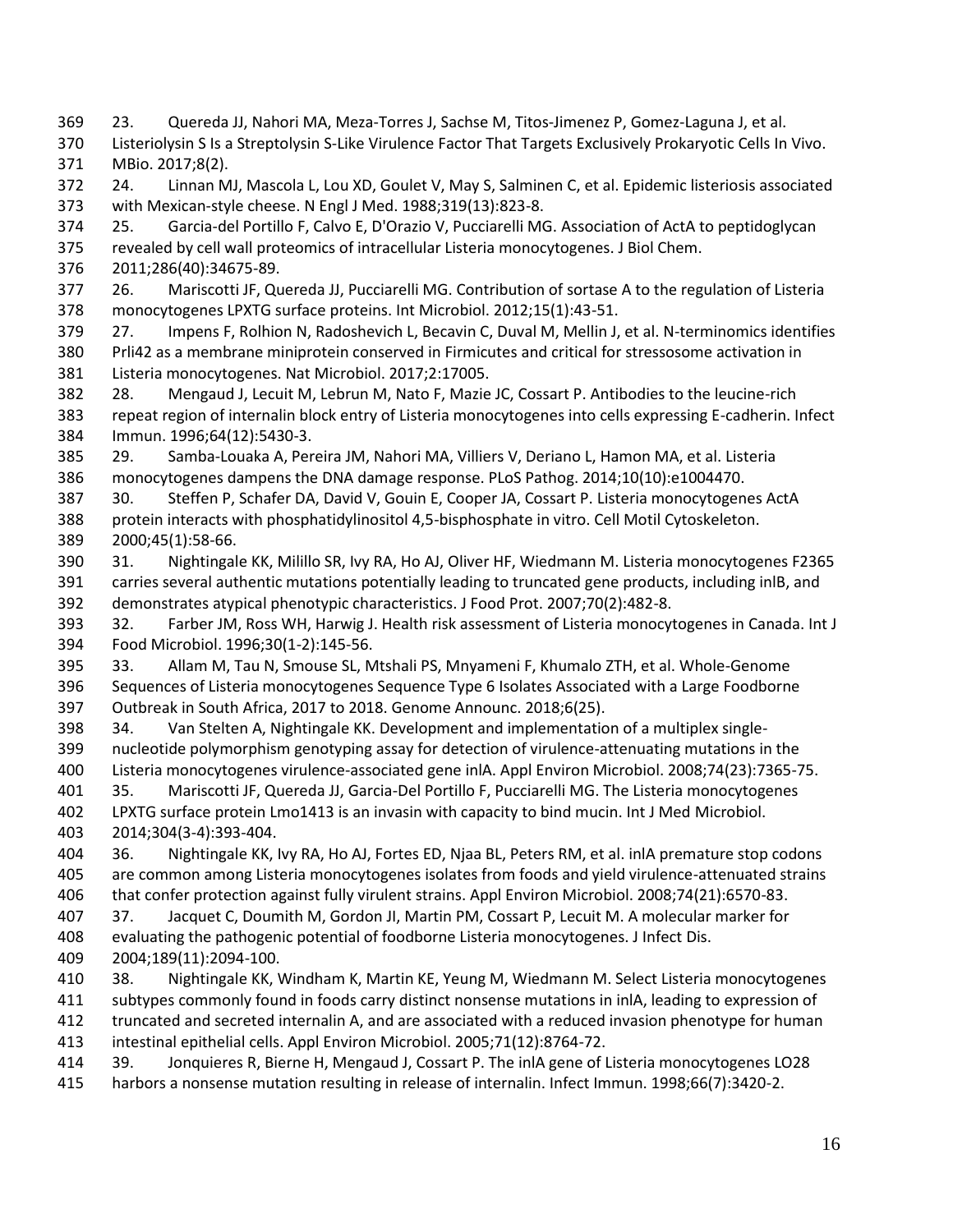- 40. Quereda JJ, Cossart P, Pizarro-Cerdá J. Role of Listeria monocytogenes Exotoxins in Virulence. Toxinology Microbial Toxins2016. p. 1-20.
- 41. Vadia S, Arnett E, Haghighat AC, Wilson-Kubalek EM, Tweten RK, Seveau S. The pore-forming
- toxin listeriolysin O mediates a novel entry pathway of L. monocytogenes into human hepatocytes. PLoS Pathog. 2011;7(11):e1002356.
- 42. Kuenne C, Billion A, Mraheil MA, Strittmatter A, Daniel R, Goesmann A, et al. Reassessment of
- the Listeria monocytogenes pan-genome reveals dynamic integration hotspots and mobile genetic
- elements as major components of the accessory genome. BMC Genomics. 2013;14:47.
- 43. Zilelidou EA, Rychli K, Manthou E, Ciolacu L, Wagner M, Skandamis PN. Highly Invasive Listeria
- monocytogenes Strains Have Growth and Invasion Advantages in Strain Competition. PLoS One.
- 2015;10(11):e0141617.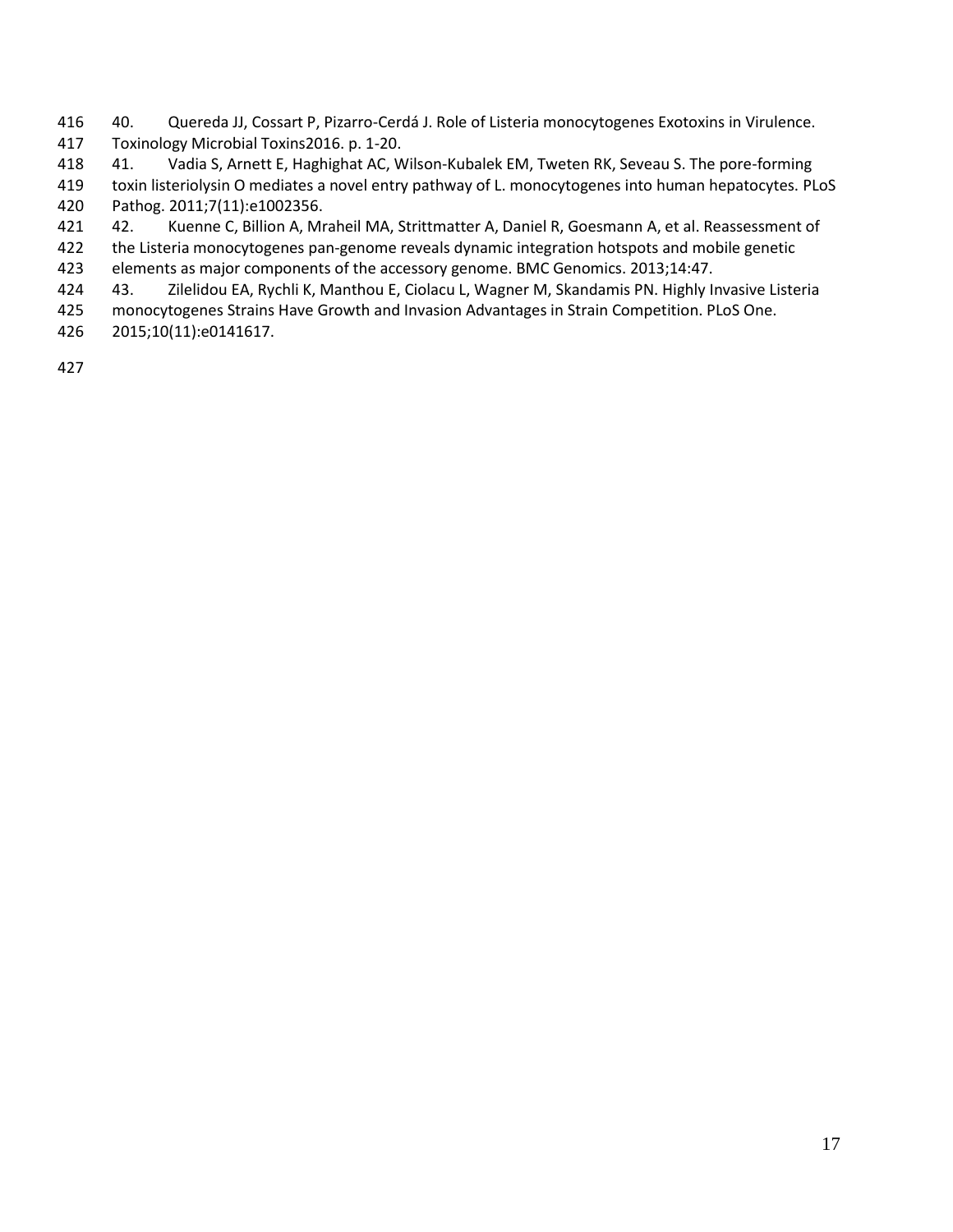**Figure legends**

 **Figure 1**. InlA, InlB, LLO, ActA and PrfA protein levels detected by Western blot. Bacteria 430 were grown in BHI to stationary phase in shaking conditions at  $37 \degree C$ . Extracts were adjusted to load the same number of bacteria of all isolates. Load control was performed using the BioRad stain-free imaging technology (proteins are made fluorescent directly in the gel with a short photoactivation, allowing the immediate visualisation of proteins)

 **Figure 2**. *L. monocytogenes* isolates growth in laboratory medium and invasion and intracellular replication in eukaryotic cells. (A) Bacteria from overnight BHI culture were collected, washed, and added to fresh BHI medium. The OD was monitored at the indicated sampling time points (hours). Averages of three independent experiments were plotted, with error bars denoting standard deviation. (B & C) Numbers of viable intracellular *L. monocytogenes* isolates and F2365 strain cells in JEG-3 cells. CFU numbers were monitored at 1 h 30 min (B) and 5 h (C) p.i. (washed after 30 min of infection with 40 μg/ml gentamicin added). (D) Index of intracellular proliferation calculated by dividing the number of viable intracellular bacteria at 5 h by the number of viable intracellular bacteria obtained at 1 h 30 min. The standard deviation is shown. Three independent experiments with 6 replicates in each experiment were performed. One representative experiment is shown. Bars showing different letters represent values 446 significantly different from each other  $(p < 0.05)$ .

#### **Supplementary material**

 **Supplementary Figure 1:** InlA, InlB and ActA protein levels detected by Western blot. Bacteria 450 were grown in BHI to stationary phase in shaking conditions at  $37 \degree C$ . Extracts were adjusted to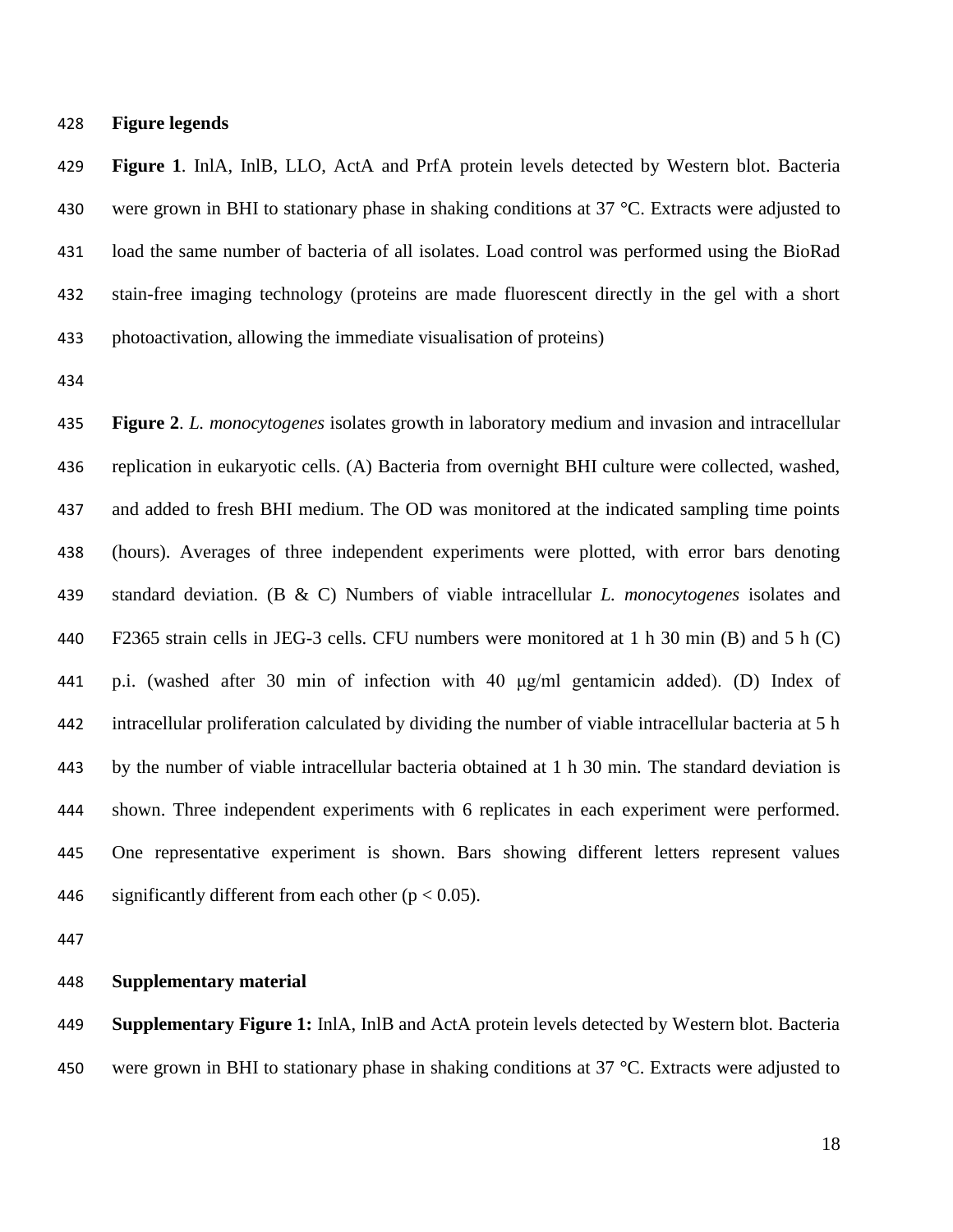load the same number of bacteria of all isolates. Load control was performed using the BioRad stain-free imaging technology (proteins are made fluorescent directly in the gel with a short photoactivation, allowing the immediate visualisation of proteins). The InlA, InlB and ActA panels in this figure are the same as in figure 1 but highly exposed.